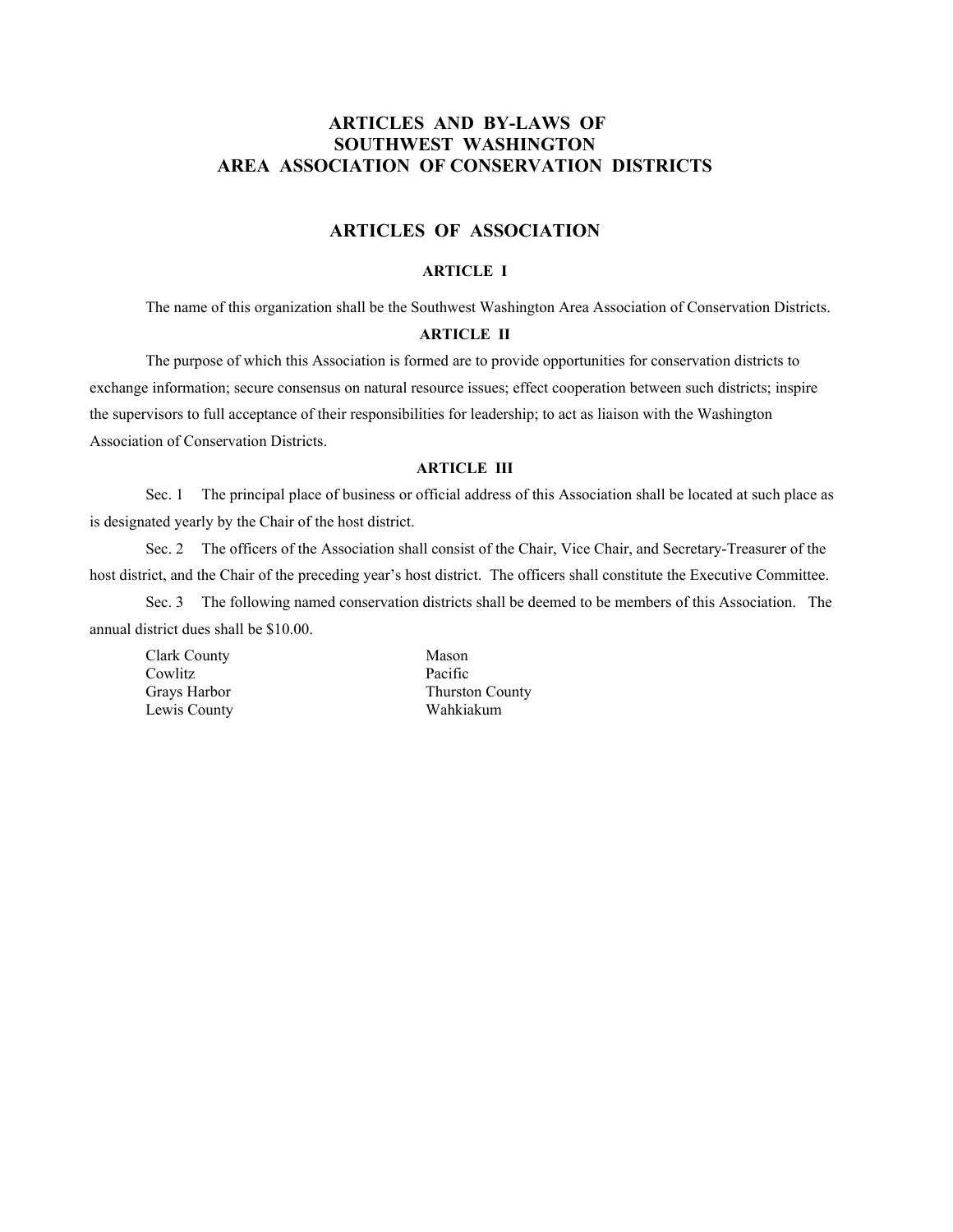# **BY-LAWS OF SOUTHWEST WASHINGTON AREA ASSOCIATION OF CONSERVATION DISTRICTS**

## **ARTICLE I**

The purposes for which this Association is formed are as set forth in the second article of the Articles of Association.

## **ARTICLE II**

#### Members

Sec. 1 Every conservation district named in Section 3, Article III, of the Articles of Association shall be deemed to be a member of this Association. The annual district dues shall be \$10.00.

Sec. 2 There shall be voting members. Voting members shall be current elected and appointed, and any associate supervisors of a conservation district.

Sec. 3 There shall be honorary members. Honorary members shall be the Area Conservationist (NRCS), District Conservationists (NRCS), County Agents, and such other individuals as may be selected by the Executive Committee. Honorary members shall have no vote or voice in the business of the Association.

#### **ARTICLE III**

#### Meetings of Members

Sec. 1 Regular meetings of this Association shall be held annually at a time and place designated by the Executive Committee.

Sec. 2 Each member shall be officially notified at least fifteen days in advance of the time and place of each meeting.

Sec. 3 Special meetings may be called by the Chair of the host district at the consent of the Executive Committee.

Sec. 4 Notice of special meetings shall state time, place, and purpose of the meeting and shall be mailed to each member of the Area Association at least fifteen days prior to such meetings.

Sec. 5 A quorum shall consist of the voting members present.

## **ARTICLE IV**

#### **Officers**

Sec. 1 Officers of the Association shall consist of the Chair, Vice Chair, and Secretary- Treasurer of the host district, and the Chair of the preceding year's host district..

Sec. 2 The officers, other than the Chair of the preceding year's host district, shall consist of the officers of the next year's host conservation district in the following order of rotation:

| Clark County |         | Mason                  |
|--------------|---------|------------------------|
| Cowlitz      | Pacific |                        |
| Grays Harbor |         | <b>Thurston County</b> |
| Lewis County |         | Wahkiakum              |

Sec. 3 Each officer for the next year shall take office after the annual meeting of the Washington Association of Conservation Districts and shall serve until the next annual meeting of that Association.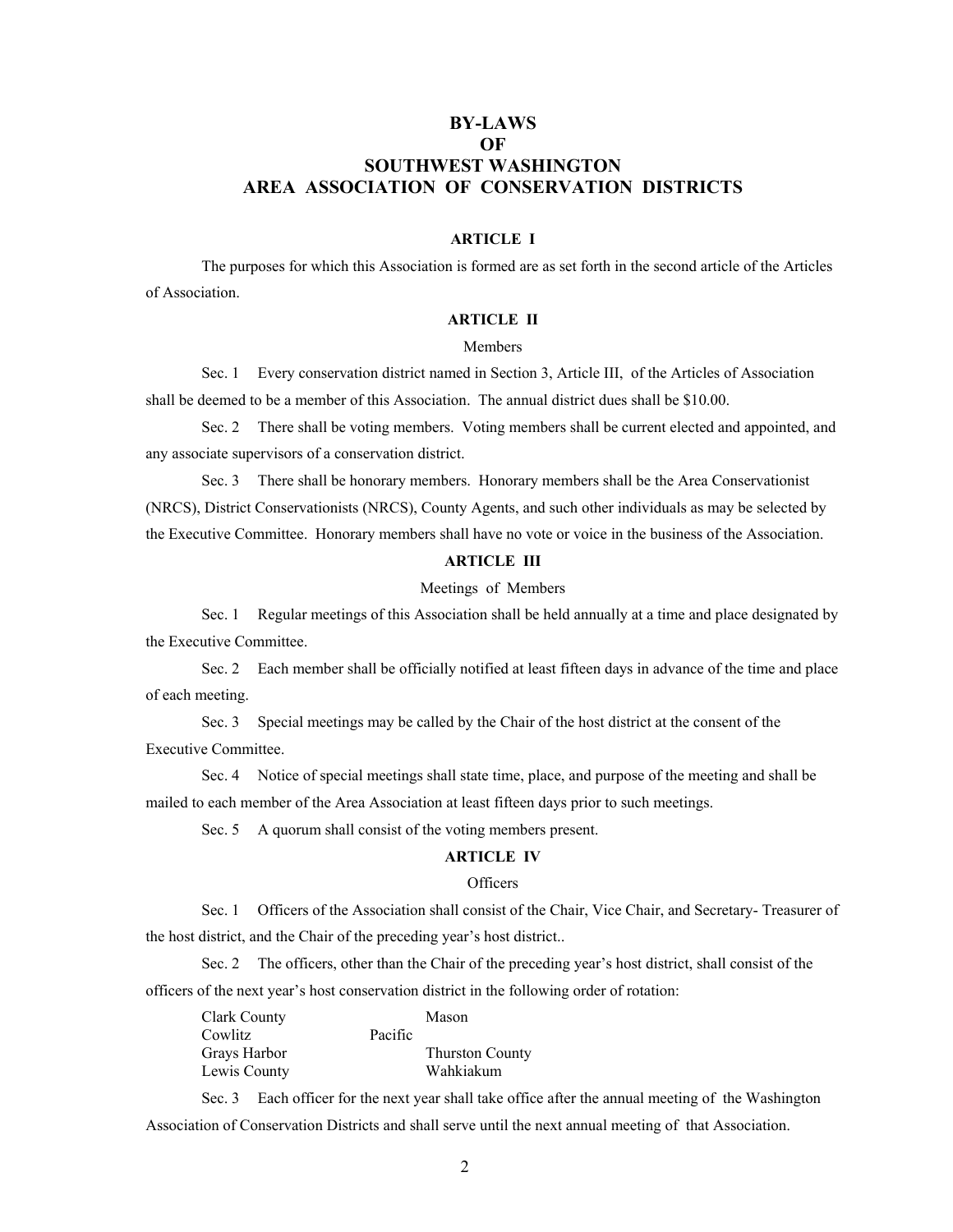#### **ARTICLE V**

Area Director of the Washington Association of Conservation Districts

Sec. 1 The Area Association shall elect two representatives to the Washington Association of Conservation Districts who will sit on the WACD Board of Directors representing the Southwest Washington Area Association of Conservation Districts.

Sec. 2 The term of office shall be for a period of 2 years.

Sec. 3 Should an area representative be unable to serve his/her complete term, a representative shall be appointed by WACD from a recommendation received from the area Executive Committee.

## **ARTICLE VI**

#### Duties of Area Director

Sec. 1 To assist the officers of the Washington Association of Conservation Districts in carrying out the goals, objectives, and program activities of the WACD.

Sec. 2 The Area Director shall bring to the members of the Southwest Washington Area Association such recommendations as are adopted by the WACD, and bring to the WACD Executive Committee any problems or opportunities of local nature for which they request assistance from WACD.

Sec. 3 The Area Director shall provide the WACD a copy of their Articles and By-Laws and a copy of the minutes of every regular and special meeting.

Sec. 4 The Area Director is encouraged to attend a regularly scheduled meeting of each conservation district in the Area once a year. Members of individual conservation districts are advised to invite the Area Director to meetings of special interest, seek counsel, present issues, and to extend such courtesies as will facilitate such communication.

Sec. 5 The Area Director shall encourage each district in the Area to meet the dues quota to the Area, State, and National associations and be responsible for the explanation of the value of conservation district associations.

#### **ARTICLE VII**

#### Executive Committee

Sec. 1 The Executive Committee shall consist of four members; the Chair, Vice Chair, and Secretary-Treasurer of the host district, and the Chair of the preceding year's host district.

Sec. 2 When an Area Director is unable to attend a meeting of the WACD officers and directors, the Area Director shall designate a member of the Executive Committee as his/her alternate.

Sec. 3 The Executive Committee shall constitute the governing body of this Association between regular and special meetings.

### **ARTICLE VIII**

## Duties of Chair of the Host District

Sec. 1 The Chair of the host district shall preside at all meetings of this Association and the meetings of the Executive Committee, and shall be the executive head of this Association.